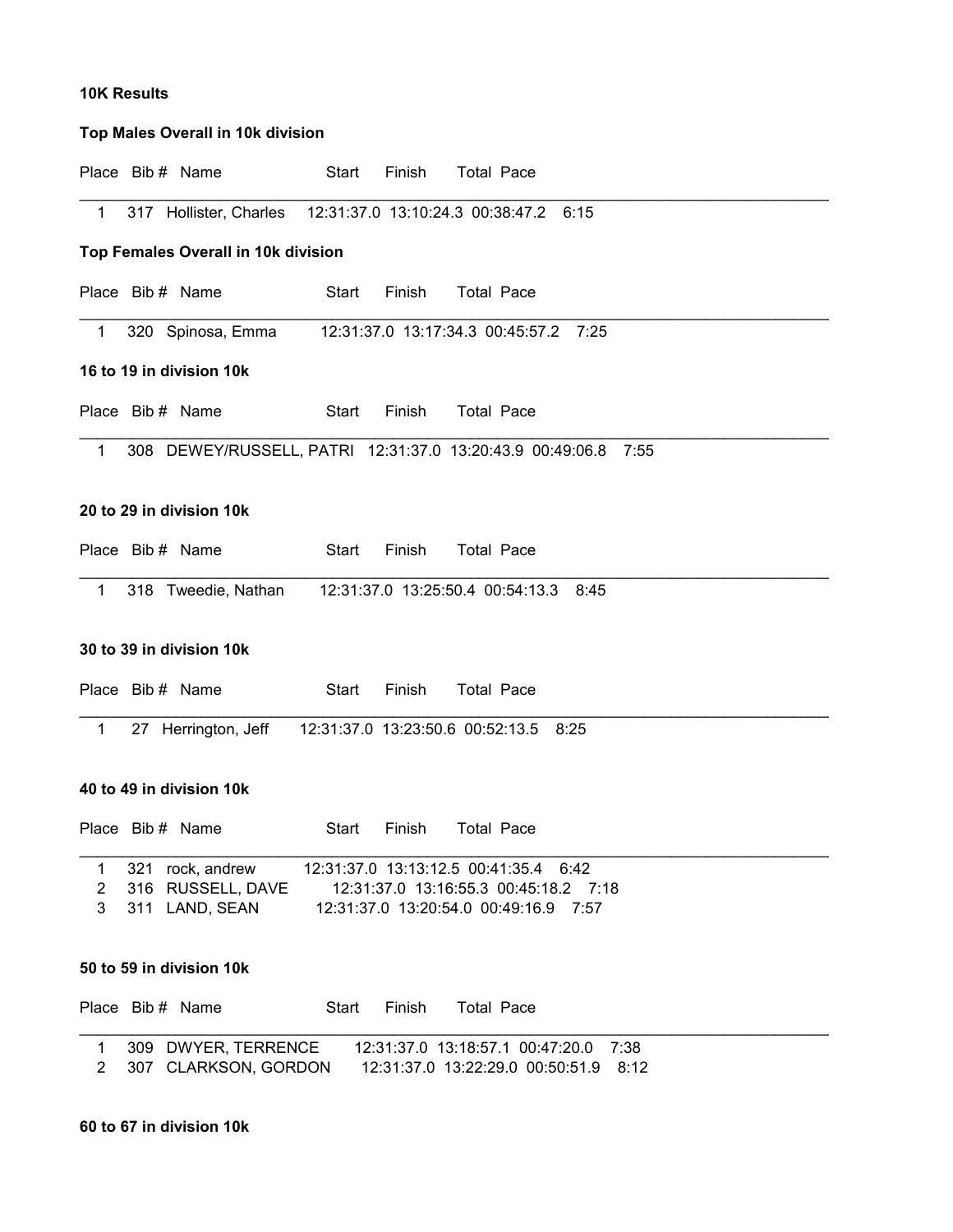|                | Place Bib # Name                        | <b>Total Pace</b><br>Start<br>Finish                                               |  |
|----------------|-----------------------------------------|------------------------------------------------------------------------------------|--|
| 1<br>2         | 315 DELONG, DOUG<br>306 CAMMER, RICHARD | 12:31:37.0 13:25:56.1 00:54:19.0<br>8:46<br>12:31:37.0 13:41:26.9 01:09:49.8 11:16 |  |
|                | 68 plus in division 10k                 |                                                                                    |  |
|                | Place Bib # Name                        | <b>Total Pace</b><br>Start<br>Finish                                               |  |
| $\overline{1}$ | 312 MAIER, DILLON                       | 12:31:37.0 13:37:09.2 01:05:32.2 10:34                                             |  |
|                | 20 to 29 in division 10k                |                                                                                    |  |
|                | Place Bib # Name                        | <b>Total Pace</b><br>Start<br>Finish                                               |  |
| $\mathbf{1}$   | 314 SIMPSON, ANDREA                     | 12:31:37.0 13:30:12.6 00:58:35.5<br>9:27                                           |  |
|                | 30 to 39 in division 10k                |                                                                                    |  |
|                | Place Bib # Name                        | <b>Total Pace</b><br>Start<br>Finish                                               |  |
| $\mathbf{1}$   | 319 marietta, melissa                   | 12:31:37.0 13:22:50.5 00:51:13.4 8:16                                              |  |
|                | 40 to 49 in division 10k                |                                                                                    |  |
|                | Place Bib # Name                        | <b>Total Pace</b><br>Start<br>Finish                                               |  |
| $\overline{1}$ | 310 KNIGHT, SUSIE                       | 12:31:37.0 13:21:10.7 00:49:33.6<br>7:59                                           |  |
|                | 60 to 67 in division 10k                |                                                                                    |  |
|                | Place Bib # Name                        | <b>Total Pace</b><br>Start<br>Finish                                               |  |
| $\overline{1}$ | 313 RYAN, BERNADETTE                    | 12:31:37.0 13:29:40.3 00:58:03.2 9:22                                              |  |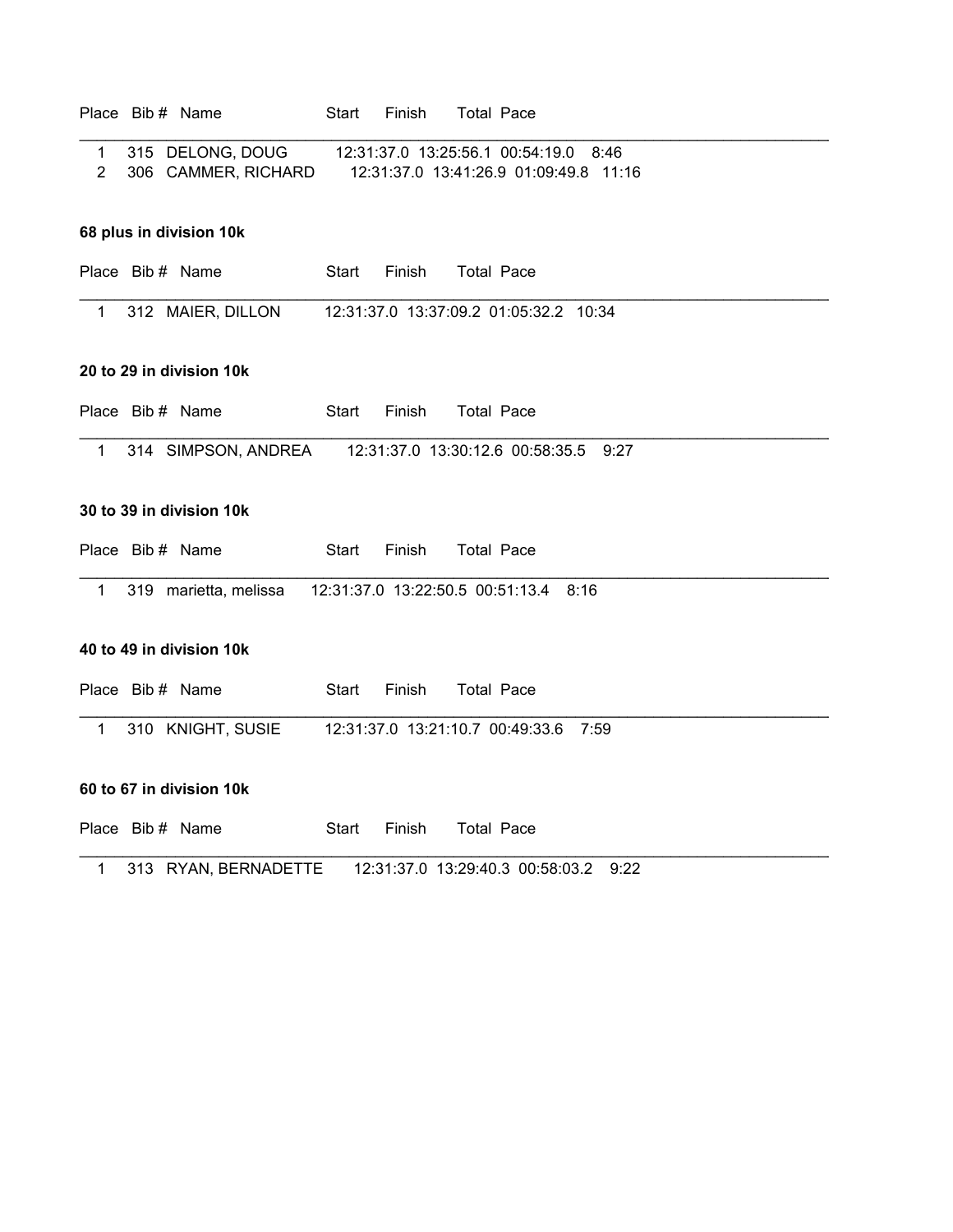$\overline{\phantom{0}}$